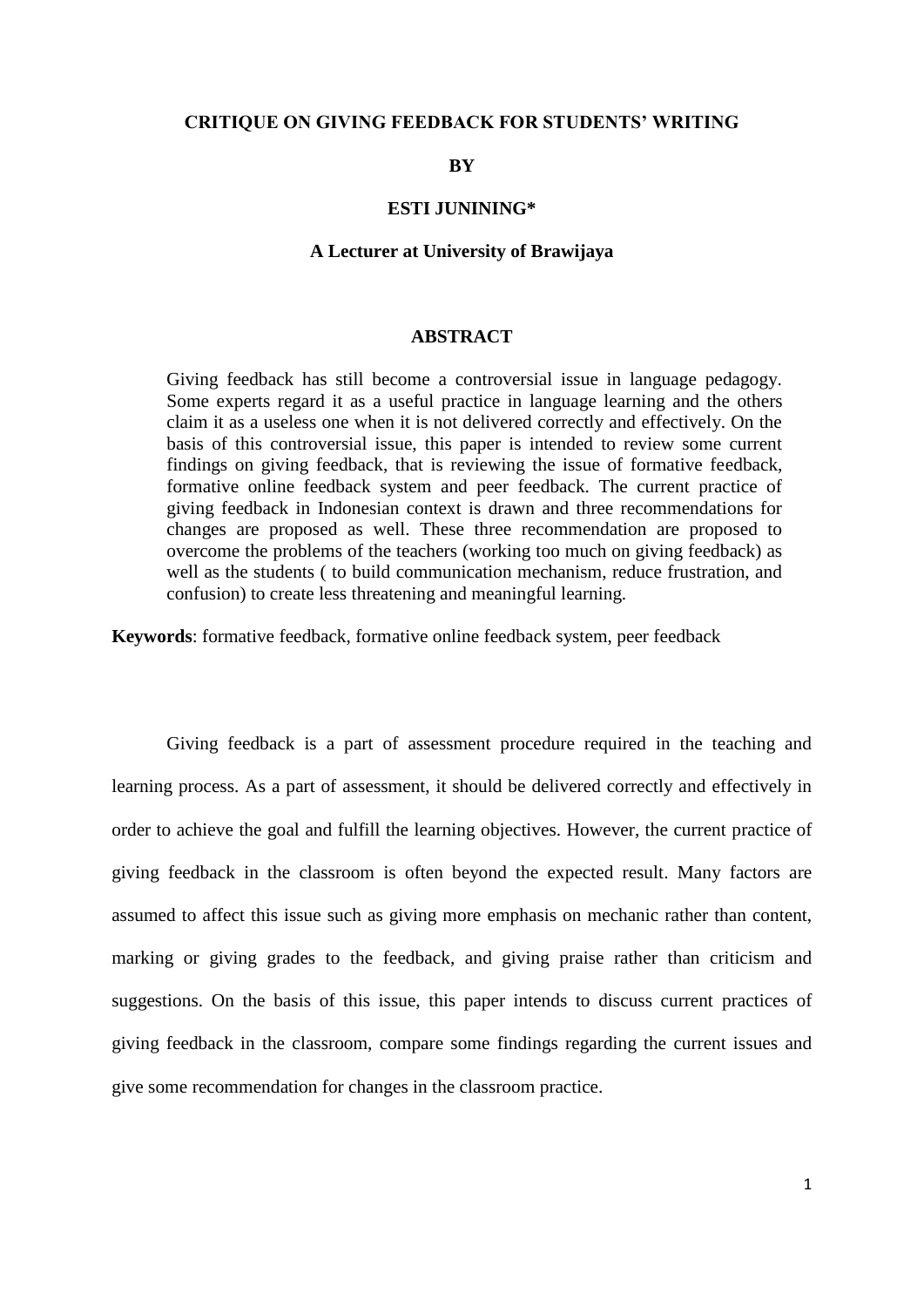## **THE CURRENT PRACTICES OF GIVING FEEDBACK**

The current practice of giving feedback in writing classes tends to be still conventional such as correcting grammar, spelling, and editing instead of giving more emphasis on the purpose, audience and text type. While writing teachers realize that the most important aspect in writing is beyond grammar and spelling like identifying purpose, audience and text type, they still tend to give feedback on grammar and spelling mistakes which do not really help the students develop their ability in writing (Lee, 2011). The worst thing happened to the effect of the feedback given in which the learners rarely edit or proof read their tasks resulting in the repeated mistakes made during the writing process. This negative effect surely does not pay the time consumed and burden of the teachers in correcting their student"s writing.

Another type of feedback that occurred in the current practice is marking or giving grades for the students" writing as an assessment for learning. Giving grades in the formative assessment does not surely help learners to develop. The learners tend to pay more attention to the mark given rather than editing or revising their work. The time given to revise their work will be used only for comparing marks, whispering and reacting in various ways such as giggling and cooling aggrieved. Moreover, the worst situation could occur when the learners try to persuade the teacher to make the marks higher (Lewis, 2002). Thus, giving grades is more necessarily applied for summative assessment as part of information delivered to schools and parents.

On the basis of these issues, I would like to review some findings related to effectiveness of giving formative feedback and conducting peer feed back to reduce teachers" burden as well as equipping more meaningful and appropriate feedback for the students. The following section is attempting to review two findings on formative feedback, one from Shute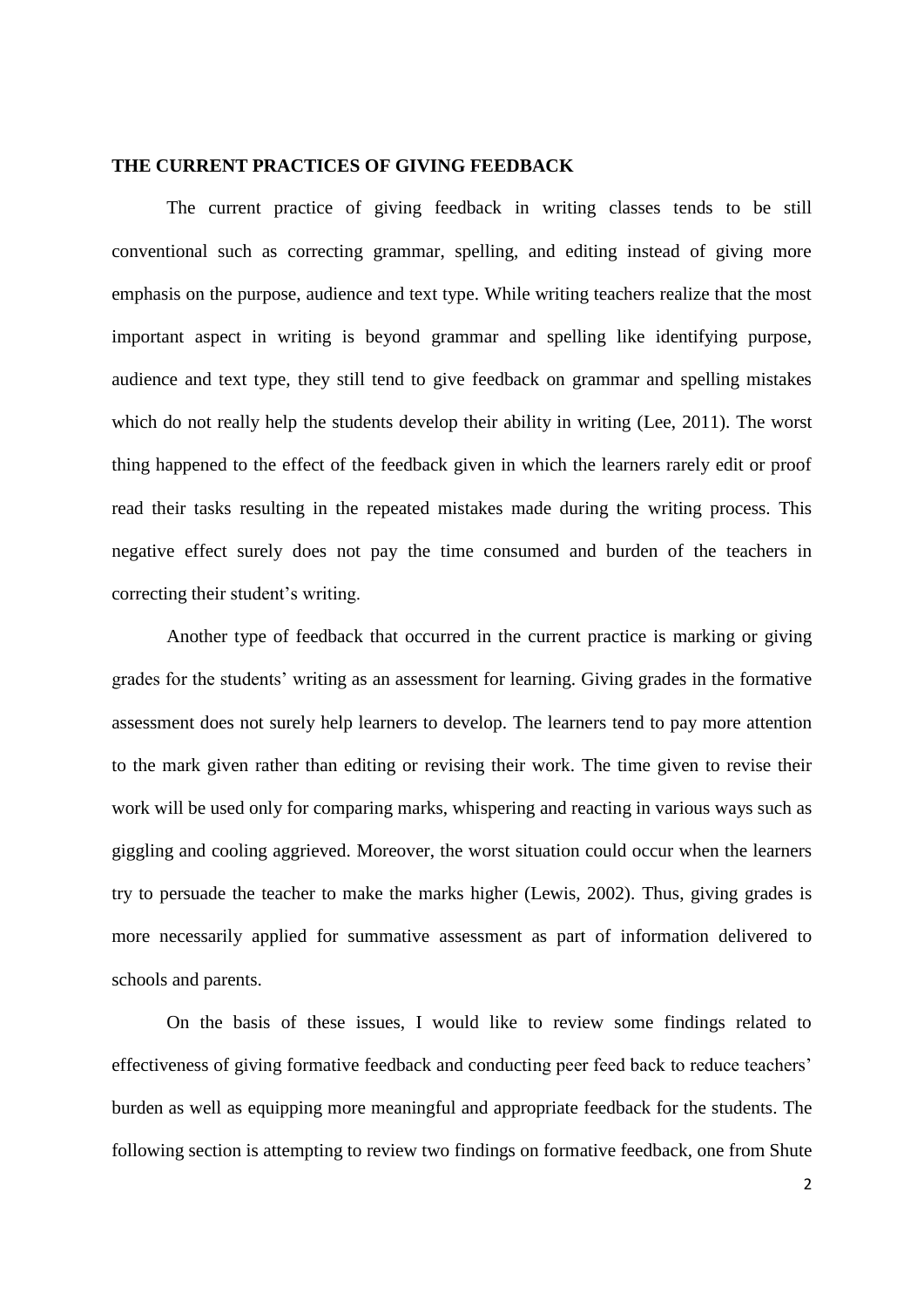(2008), the other from Hatziapostolou and Paraskakis (2010) and one finding regarding peer feedback by Rolinson (2005).

#### **FORMATIVE FEEDBACK BY SHUTE (2008).**

Shute (2008)"s finding on formative feedback proposed a non evaluative, supportive, timely and specific feedback given to the students. Non evaluative feedback means that the feedback given to the students should not be given mark or grade unless it is for summative assessment. It is supported by William (2007) who summarized that students receiving just grades showed no learning gains. Students getting just comments showed large gains, and those with grades and comments showed no gains. In addition, effective feedback should relate to content of the comments. Thus, besides giving no grades, it is suggested to focus on content rather than form meaning that teachers should provide more attention to the purpose, audience and text type of the writing rather than to the grammatical or spelling mistakes made by the students.

In terms of giving supportive feedback, teachers should give more constructive and encouraging feedback to the students. The example of this feedback is like giving more focus on the task rather than on the learner. The feedback given should address specific features of the students" work in relation to the tasks with suggestions on how to improve it. It is not recommended to present feedback that discourages the learner that is giving feedback which is too controlling or critical to the learners. These too controlling and too critical feedbacks may cause the students' discouragement, frustration and confusion which will result in no learning at all.

Regarding timely feedback, Shute (2008) proposed immediate and delayed feedback for a task with different level of difficulties. For a more difficult task such as a task which is more procedural and conceptual, she suggested to use immediate feedback which could help fix errors in real time, produce greater immediate gains and more efficient learning. For a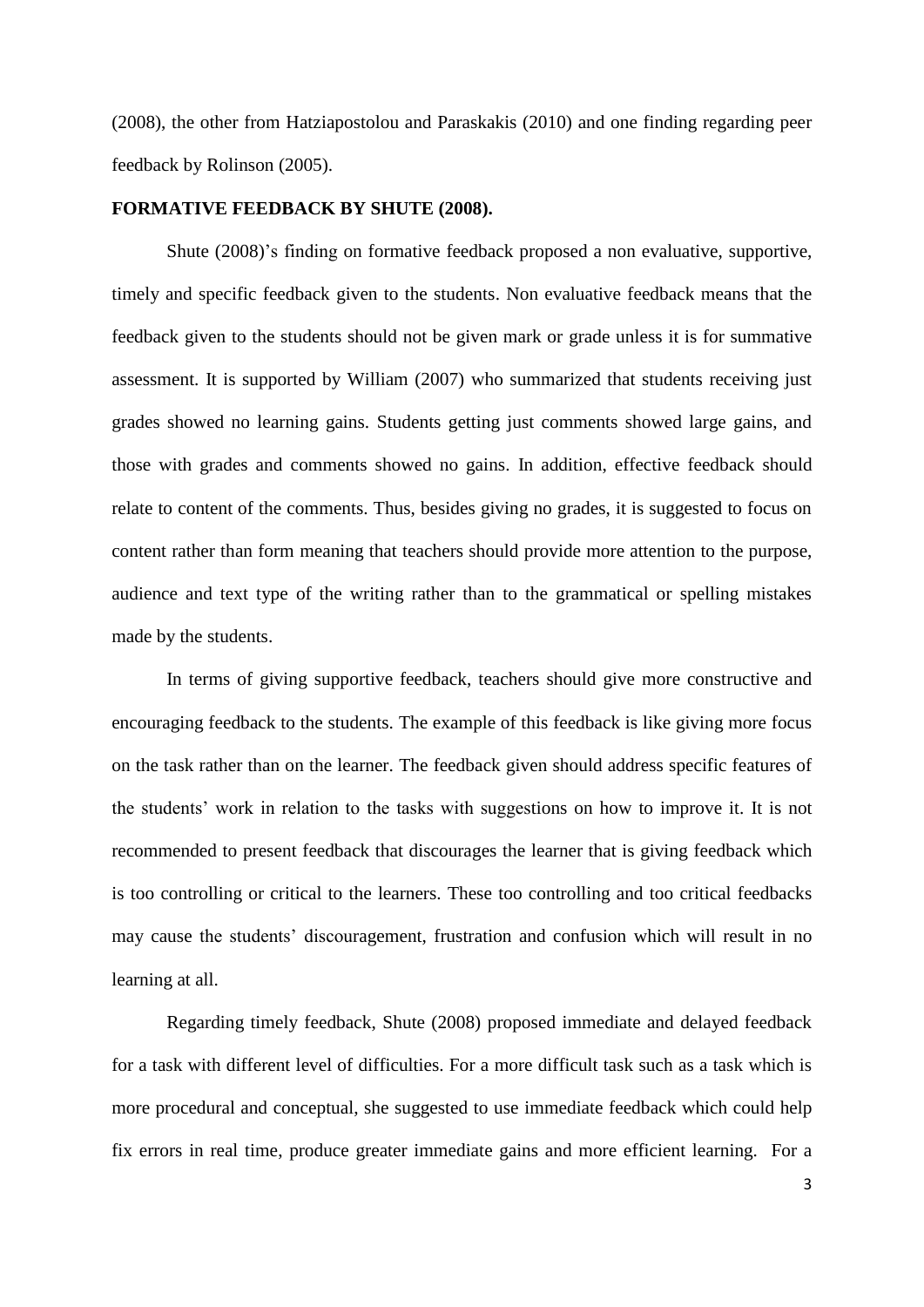relatively simple and transfer of learning task, she suggested to apply delayed feedback for transfer task performance. Immediate and delayed feedbacks are defined as direct and indirect feedbacks by Ellis (2009) who emphasized that indirect feedback or delayed feedback (a term defined by Shute, 2008) caters to "guided learning and problem solving" and encourages students to reflect about linguistics forms that could lead to long-term learning.

The last aspect of giving formative feedback proposed by Shute (2008) was giving specific feedback. Giving specific feedback means giving a clear feedback with clear message and meaning that could be linked clearly and specifically to goals and performance. If feedback is not specific or clear, it can impede learning and can frustrate learners. Ellis (2009) defined specific feedback in this regard as a focus corrective feedback. Focused corrective feedback in this regard is proven to be more effective because the learner is able to examine multiple correction of a single error.

The four aspects of conducting formative feedback proposed by Shute (2008) seem to have both strengths and weaknesses. One of the advantages of this finding is that these are able to accommodate detailed aspects of giving feedback such as timely, motivational, individual, manageable and directly. However, the implementation of these formative feedback still affect on teachers" performance in terms of time, energy, competence and readability. This formative feedback is still time consuming and energy taking. Teachers' competence and readiness toward the changing are necessarily to be prepared as well. One of the ways to overcome this shortcoming is by integrating formative feedback with online system such as what is being discussed in the following section.

# **FORMATIVE FEEDBACK THROUGH ONLINE FEEDBACK SYSTEM**

Integrating formative feedback with online system is introduced by Hatziapostolou and Paraskakis (2010) in which they proposed Online Feedback System (OFES) to support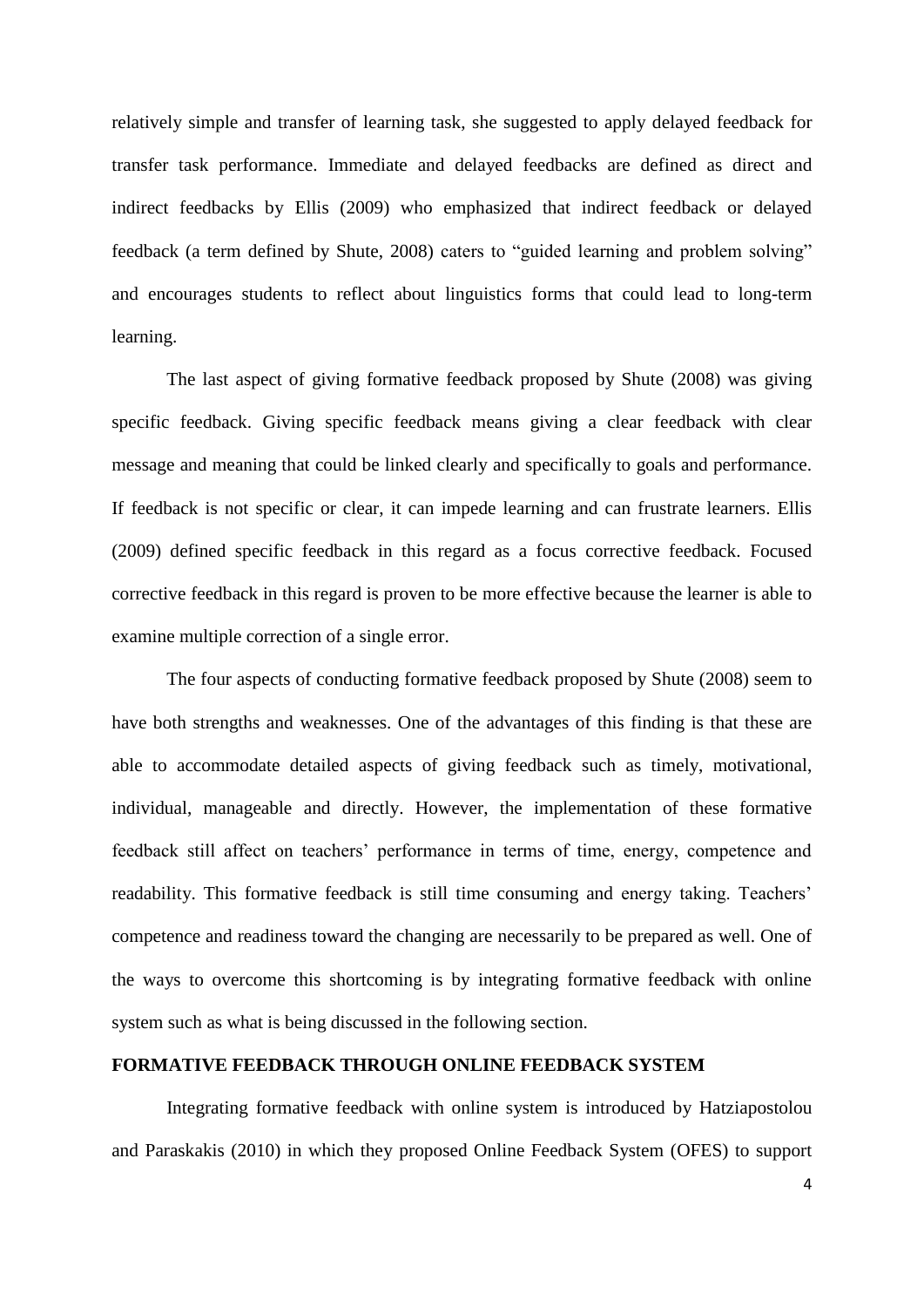the provision of formative feedback. This online feedback system is arranged to enhance feedback reception and to strengthen the quality of feedback through the way feedback is communicated to the students. They strongly recommend integrating effective communication mechanism with a student online learning system to motivate the students to engage with feedback. In this OFES, Hatziapostolou and Paraskakis (2010) introduced three common feedback techniques and communication methods namely word-processed feedback forms, emailing comments or feedback forms and electronic annotations on students" work. Three of these types attempt to reduce teachers' burden such as time consuming and less effective result. Besides, this type of feedback has some advantages such as maintaining students' personalization, motivation, manageability and timeliness. However, this also carries some disadvantages in maintaining interpersonal relationship between teacher and students because the students prefer to discuss face to face or through intermediary to save their face in front of the tutor. And this, of course, will result in a failure in building more interpersonal relationship between the tutor and the student (Towndrow, 2004). Yet, if we compare the benefits and the shortcomings, still this online system feedback has more advantages in terms of time consumed by the teachers and students' personalization.

The other type of feedback that fosters time saving, reduces teacher"s burden and learning effectiveness is conducting peer feedback like what is described in the following section.

#### **PEER FEEDBACK**

Rollinson (2005) reported his finding in the form of the positive and negative side of conducting peer feedback. The positive sides of peer feedbacks laid in the students" affective learning, in which they feel less threatening, less authoritarian, friendlier and more supportive. These convenient learning is able to make the students become more critical readers and revisers of their own writings. Besides, this activity could build more effective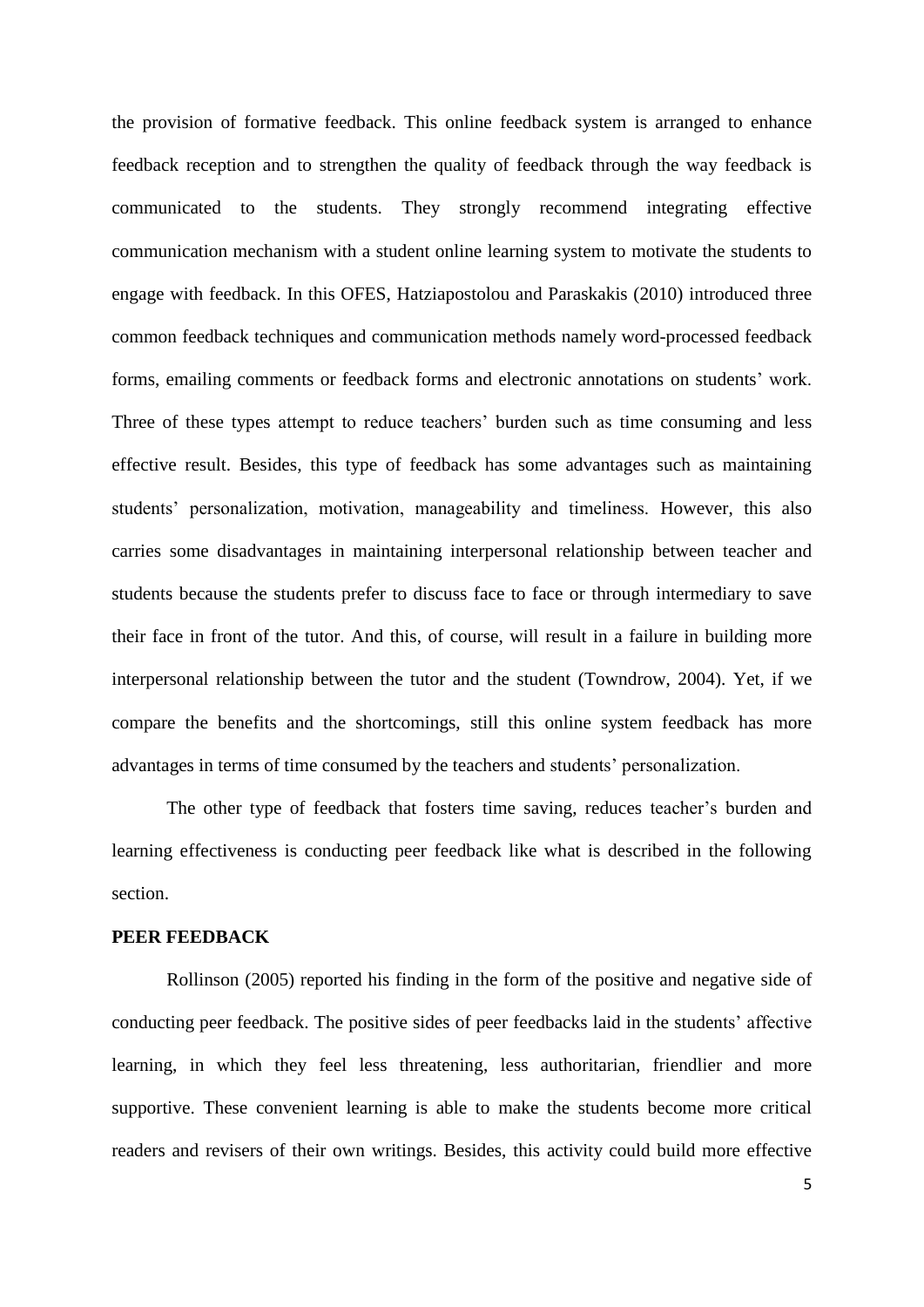communicative purposes in terms of revising their work such as formulating their writing in line with the characteristics and demands of the readers. Thus, this activity could establish more meaningful, more informal, more encouraging and motivating collaborative dialogues compared with one way interaction between teacher and student. Despite its benefits, the negative side of this peer feedback is lack of trust in the accuracy, sincerity and specificity of their peer comments. This may result in more time consumed in giving feedback. Thus, not only the teachers need professional development, but also the students deserve training in giving feedback as well. One of the ways to compromise this problem is by setting up the group of the learners, and providing adequate training that is coaching students in the principles and practice of effective peer group interaction and responses.

# **CURRENT STATE OF GIVING FEEDBACK IN INDONESIAN CONTEXT**

The current state of giving feedback in Indonesian context is primarily covered by two main conditions. Firstly, most of the writing teachers have overload working hours due to the requirement to teach more than one class of the minimum 30 students. With this condition, these overload working teachers are not possibly able to correct the students" writing optimally and may result in less meaningful feedback given to the students. This less meaningful feedback ranges in the tendency of correcting grammar and spelling mistakes instead of the purpose and content. In addition, many students rarely edit or proofread their feedback as a response. They tend to repeat the mistakes again and again. Consequently, both teacher and students feel frustrated and confused as well as discouraged about their work. This condition results in the students" underachievement and under expectation through unfocused marking. To overcome these constraints, there are three recommendations proposed. Firstly, writing teachers are suggested to apply Online Feedback System (OFES) proposed by Hatziapostolou and Paraskakis (2010) to stimulate motivation of the students in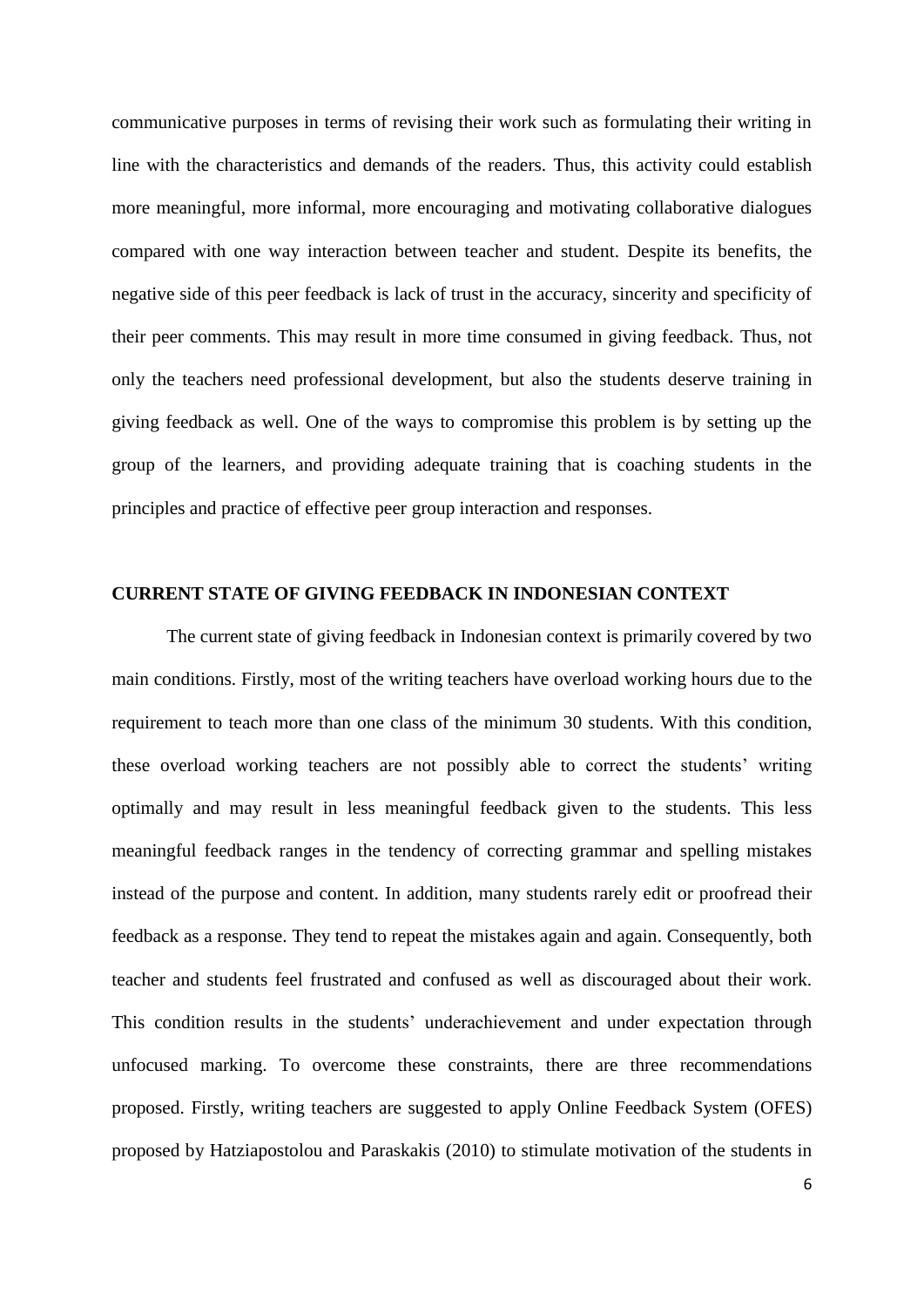the effort of building their communicative mechanism between teacher and students. Secondly, teachers are recommended to build peer feedback suggested by Rollinson (2005) to reduce teacher's burden in correcting students' writing. The last recommendation is conducting formative feedback correctly and efficiently as suggested by Shute (2008) to improve the way writing teachers give feedback in the class.

# **SOME RECOMMENDATIONS FOR CHANGES OF GIVING FEEDBACK IN EFL CONTEXT**

#### **IMPLEMENTING ONLINE FEEDBACK SYSTEM (OFES)**

To stimulate students" motivation in responding feedback it is suggested to set up OFES as a part of assessment process. In setting up OFES, first of all teachers need to consult Informational Technology (IT) assistant who is capable of providing the OFES software. After the software is installed, teacher should be given some training on how to operate OFES as a part of formative assessment. The software introduced by Hatziapostolou and Paraskakis (2010) seem easy and not too complicated to operate. The interface is illustrated in the following figure:

| <b>PRACTICAL 1 FEEDBACK FORM SETUP</b> |                                                   |         |  |  |               |                                                     |                                                              |             |  |   |         |  |
|----------------------------------------|---------------------------------------------------|---------|--|--|---------------|-----------------------------------------------------|--------------------------------------------------------------|-------------|--|---|---------|--|
| INSTRUCTOR INFORMATION:                |                                                   |         |  |  |               |                                                     |                                                              |             |  |   |         |  |
|                                        | Name:                                             |         |  |  |               |                                                     | E-mail:                                                      |             |  |   |         |  |
| <b>ASSIGNMENT DETAILS:</b>             |                                                   |         |  |  |               |                                                     |                                                              |             |  |   |         |  |
| Title:                                 |                                                   | Number: |  |  |               |                                                     | Session:                                                     | <b>FALL</b> |  | V | Year:   |  |
| <b>ASSESSMENT CRITERIA:</b>            |                                                   |         |  |  |               |                                                     |                                                              |             |  |   |         |  |
| 1.                                     |                                                   |         |  |  |               |                                                     |                                                              |             |  |   | Weight: |  |
| 2.                                     |                                                   |         |  |  |               |                                                     |                                                              |             |  |   | Weight: |  |
| 3.                                     |                                                   |         |  |  |               |                                                     |                                                              |             |  |   | Weight: |  |
| + ADD ANOTHER CRITERION                |                                                   |         |  |  |               | Enable individual                                   |                                                              |             |  |   |         |  |
| weight of criteria                     |                                                   |         |  |  |               |                                                     |                                                              |             |  |   |         |  |
| <b>OPTIONAL PARAMETERS:</b>            |                                                   |         |  |  |               |                                                     |                                                              |             |  |   |         |  |
|                                        | Enable automatic late submission penalties        |         |  |  |               | Allow students to view class performance statistics |                                                              |             |  |   |         |  |
|                                        | Required to submit to Plagiarism Detection System |         |  |  |               | Enable motivational images (view examples)          |                                                              |             |  |   |         |  |
|                                        |                                                   |         |  |  |               |                                                     |                                                              |             |  |   |         |  |
| <b>Reset Form</b>                      |                                                   |         |  |  | Complete Form |                                                     |                                                              |             |  |   |         |  |
|                                        |                                                   |         |  |  |               |                                                     | $\mathbf{F}^*$ are in the start of the start of $\mathbf{F}$ |             |  |   |         |  |

Figure 1: Feedback form template setup interface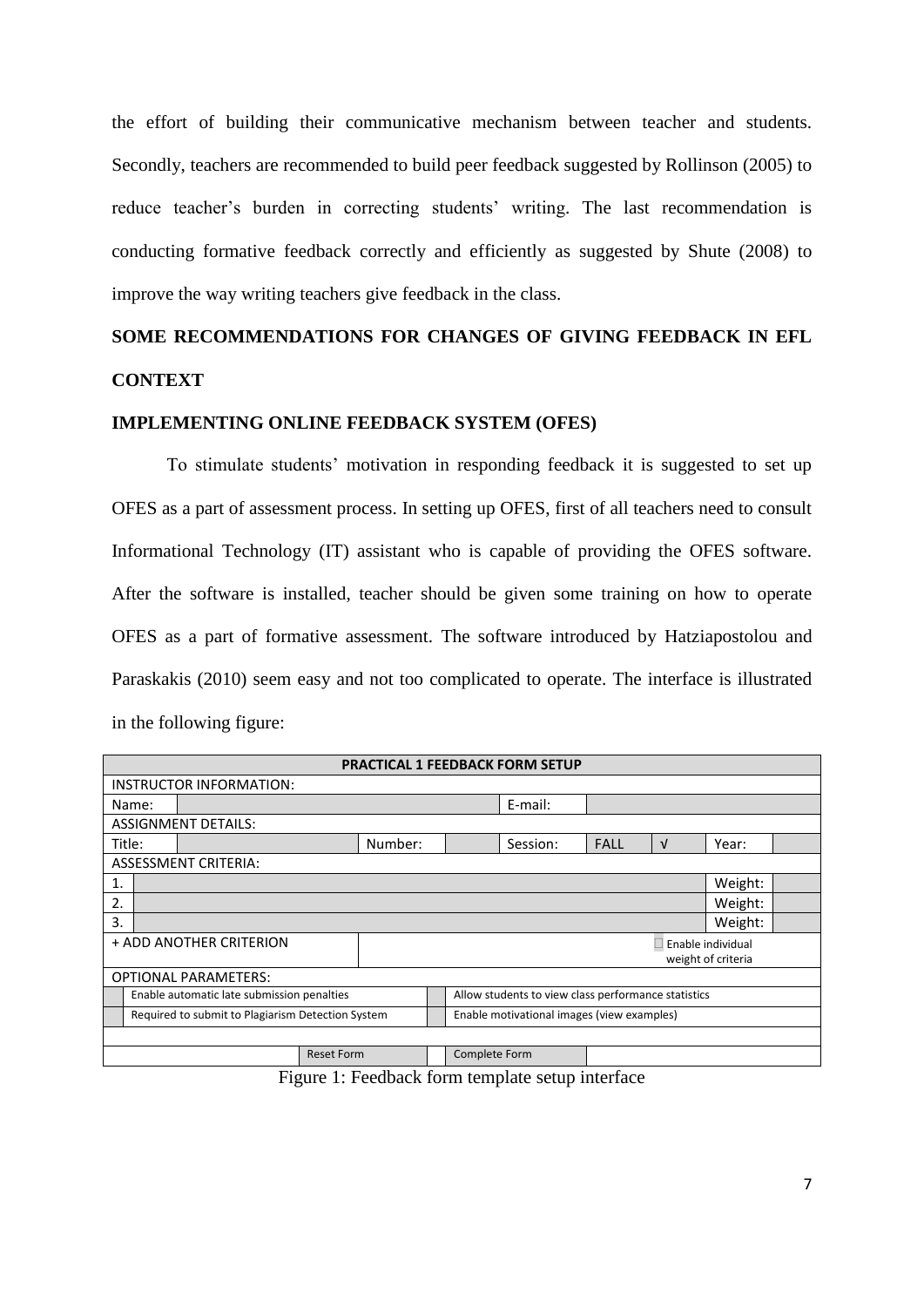As seen in figure 1, the interface for setting up a feedback form comprises four parts namely *basic information about the tutor* (name and e-mail), *details of formative assessment* including assignment title, number and academic session, *assessment criteria* with percentage of option criteria, *optional parameters* of measuring the penalties of late submission, plagiarism detection, class performance statistics and motivational images and two buttons of *reset or complete form*. The second part is Practical 1 Assessment in which teacher could proceed to fill out feedback form for each individual student. It mentions students" name, identification number as well as the assessment status whether completed or pending for each student.

By implementing this OFES student could engage in formative assessments and more motivational and stimulating feedback environment to reduce their anxiety, lack of confidence, confusion and discouragement.

# **IMPLEMENTING PEER FEEDBACK**

The second recommendation is conducting peer editing. In spite of the benefits and shortcomings of peer feedback, this strategy could reduce the teacher"s burden in correcting the students" composition. The practical implementation of peer feedback suggested by Rollinson (2005) consists of four steps. Firstly, teacher should set up a group of 3 or 4 students, secondly, determine the number of drafts to be written, then decide the kind of evaluation (giving codes, or suggestions) and develop response activity whether using oral or written responses. The benefit of this peer editing is that it is easier to teach student editing procedure than to teach student to write correctly. Giving more practice to be critical readers is able to help them to be more self-reliant writer.

# **IMPLEMENTING FORMATIVE FEEDBACK CORRECTLY AND EFFICIENTLY**

The final recommendation for giving feedback in Indonesian context is by carrying out formative feedback correctly and effectively. The way to achieve this is by following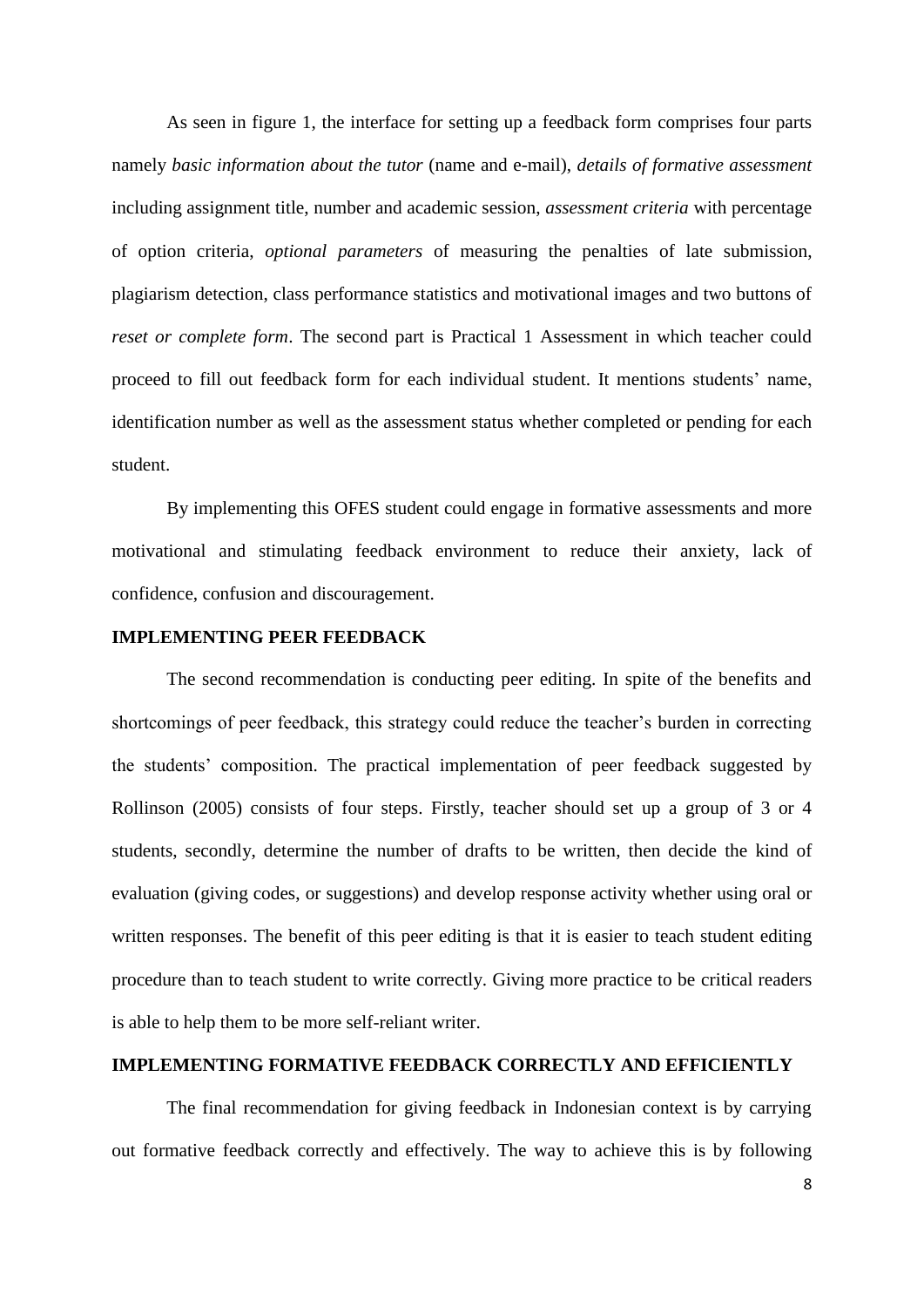what Shute (2008) suggested in focusing on formative feedback. Teachers should follow the guidelines of conducting formative feedback which comprises things to do, things to avoid, timing and learners characteristics. By implementing the guideline correctly and appropriately, the effective formative feedbacks could be built so that time of giving feedback will be spent wisely and purposefully. All of the language teachers in my country should be given training, coaching and disseminating of these guidelines to gain more meaningful giving feedback strategies and equip EFL teachers with sufficient knowledge and competence in giving feedback.

## **CONCLUSION**

Giving feedback is one of the instructional objectives that should be done by teachers. In order to obtain an optimum result, these formative feedbacks should be implemented effectively and systematically. By implementing formative feedback correctly, the effective feedback will be gained resulting in the students" success skills. Although there are some constraints in conducting ideal feedback, the benefit of running appropriate formative feedback and peer feedback could be one of the alternatives solutions to the problems.